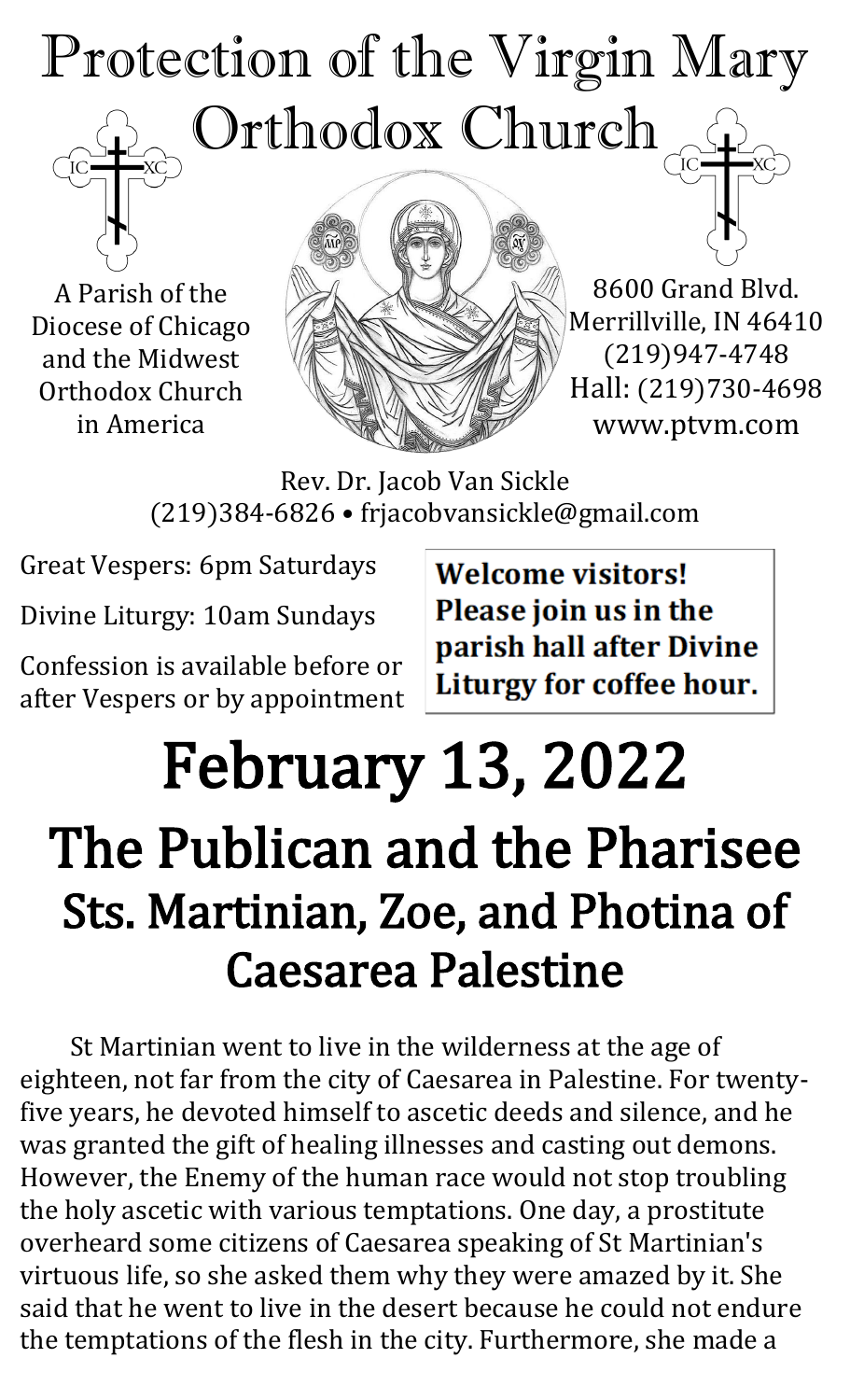wager with them that she could topple this pillar of virtue with her beauty and seduce him.

She came to him one night, dressed in shabby clothes, pretending that she had lost her way in the storm, and asking for shelter. Reluctantly, the saint allowed her to enter his cell, because he did not wish to be the cause of her death. He went into the inner room of his cell, telling her she would have to leave in the morning. After chanting Psalms according to his Rule, he went to sleep on the floor, but he was disturbed by carnal thoughts. Meanwhile, the wicked guest opened the bag she had been carrying and changed into her beautiful clothes and adorned herself with jewels. When morning came, St Martinian came out to send the woman away. Though he was tempted by the woman's beauty, he was determined not to fall into sin. Lighting a fire, he stepped into it, saying, "You want me to burn with temptation, but I will not give in to it. Instead, I choose to burn in this fire in order to preserve my purity and to escape the unquenchable fires of Hell."

After his burns healed, St Martinian went to an uninhabited rocky island, and lived on it under the open sky for several years, nourished by the provisions brought by a certain sailor from time to time. In return the monk wove baskets for him.

One day, a ship was wrecked by a powerful storm, and a woman named Photina floated to the island on pieces of the wreckage St Martinian helped her to survive on the island. "Remain here," he told her, "for I am leaving you bread and water, and in two months a boat will come and return you to the mainland." St Martinian refused to stay on the island with the woman, believing that it would be better to drown than to burn with lust. He jumped into the sea and swam away, and a pair of dolphins carried him to dry land. Thereafter, St Martinian led the life of a wanderer. Later, he came to Athens and fell ill. Sensing the approach of death, he went into a church and lay upon the floor. God revealed to the Bishop of Athens who St Martinian was, and the hierarch buried his body with honor.

As for St Photina, she did not board the ship when it came to the island, electing to stay there by herself. She asked the captain of the ship to have his wife bring her men's clothing and some wool, promising to make clothes for his family. She also asked the woman to bring her bread and water in addition to the other supplies. St Photina lived on the island for six years, and then she went to the Lord. Two months after her repose, the captain and his wife found her incorrupt relics and brought them to Caesarea in Palestine.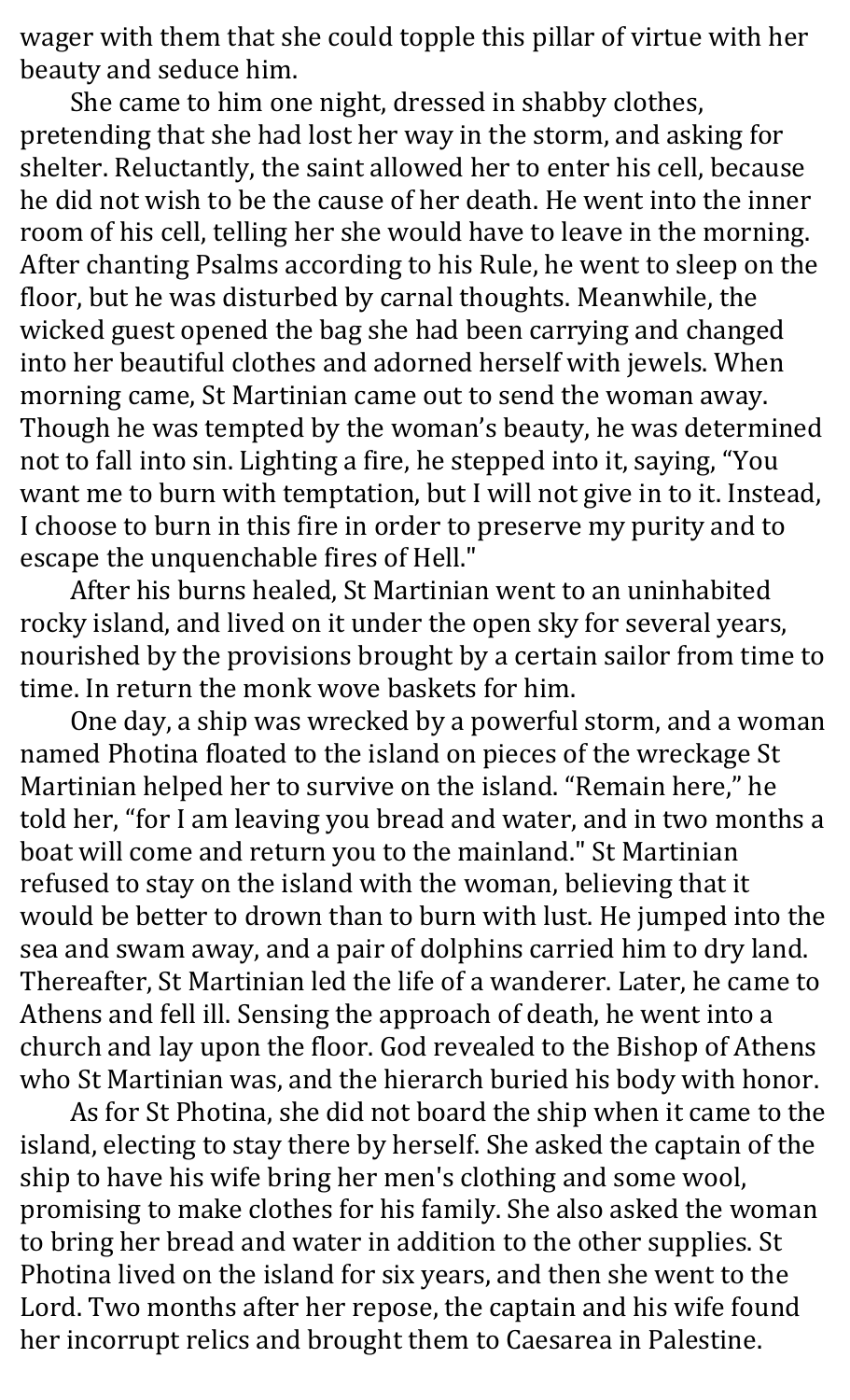## HYMNS OF THE DAY

## Tone 1 – Resurrectional Troparion

When the stone had been sealed by the Jews, while the soldiers were guarding Your most pure body, You rose on the third day, O Savior, granting life to the world. The powers of heaven therefore cried to You, O Giver of Life: "Glory to Your Resurrection, O Christ! Glory to Your Kingdom!// Glory to Your dispensation, O You who <u>love</u> mankind!"

### Tone 4 – Patronal Troparion

Today the faithful celebrate the feast with joy, illumined by your coming, O Mother of God. Beholding your pure image we fervently cry to you: Encompass us beneath the precious veil of your protection. Deliver us from every form of evil by entreating Christ, your Son and our God// that He may save our souls.

## Tone 8 – Troparion for St. Martinian

You quenched the *flames* of passion, blessed Martinian, with abundant tears.

- You calmed the waves of the sea and checked the assaults of wild beasts, saying:
- "Almighty God, You are most glorious, for You have saved me from the fire and storm!"

## Tone 1 – Resurrectional Kontakion

When Gabriel announced to you, O Virgin, "Rejoice!"

with that word the Master of all was incarnate in you, O holy Ark. As the righteous David said,

your womb became more spacious than the heavens, bearing your Creator.

Glory to Him Who took abode in you!

Glory to Him Who came ^from you!

Glory to Him Who freed us by being born of you!

## Tone 4 – Kontakion for the Publican and Pharisee

Let us flee from the pride of the Pharisee! Let us learn humility from the Publican's tears! Let us cry to our **Savior**: "Have mercy on us,// O only merciful One!"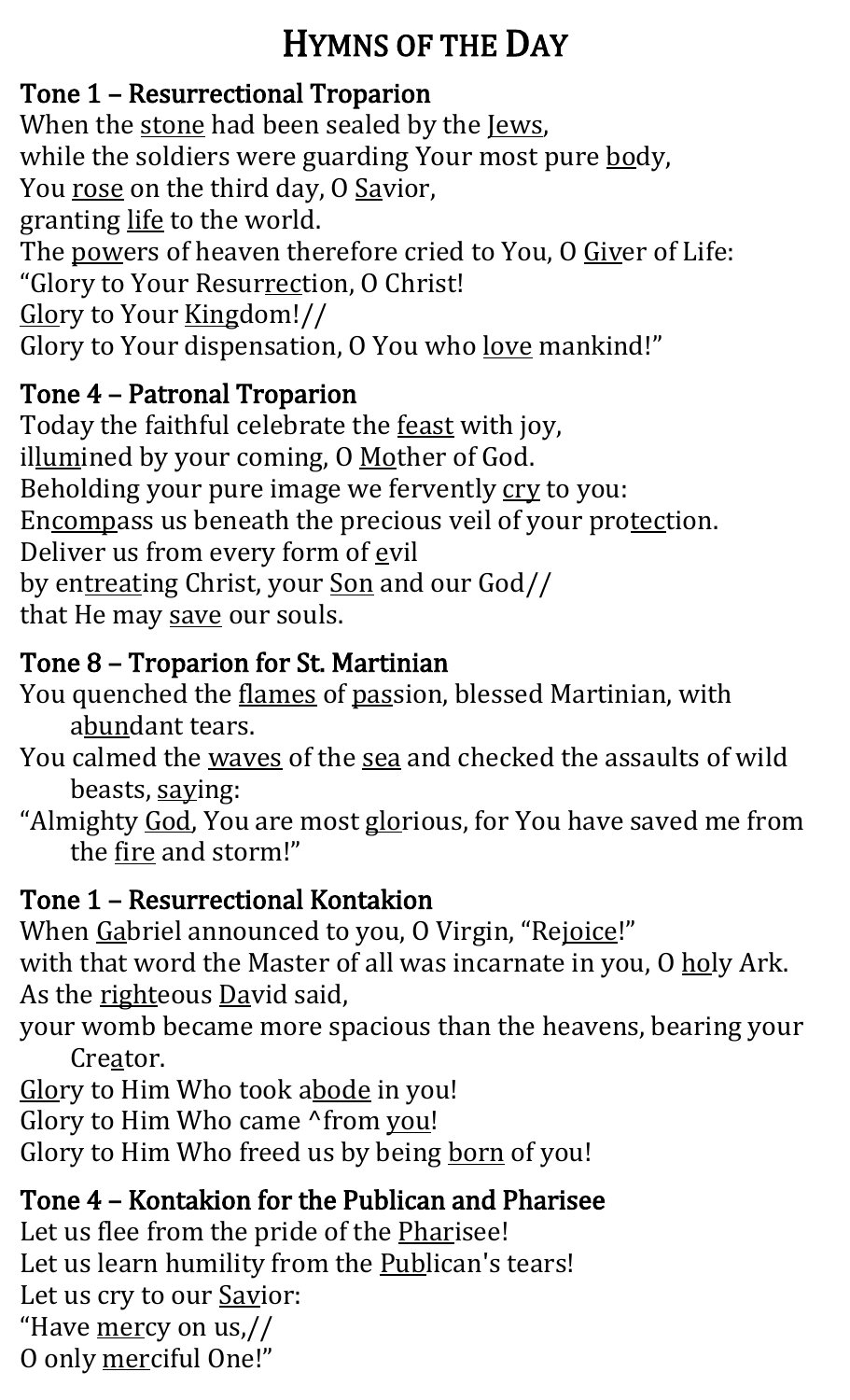### Tone 1 – Kontakion for the Meeting of the Lord

By Your Nativity You sanctified the Virgin's womb and blessed Simeon's hands, ^O Christ God. Now You have come and saved us through love. Grant peace to all Orthodox Christians,// O only Lover of Man!

## SCRIPTURE READINGS

## Tone 1 – Sunday Prokeimenon (Psalm 32)

Let Your mercy, O Lord, be upon us as we have set our hope on You!

#### Epistle: 2 Timothy 3.10-15

My Son: You have carefully followed my doctrine, manner of life, purpose, faith, longsuffering, love, perseverance, persecutions, afflictions, which happened to me at Antioch, at Iconium, at Lystra – what persecutions I endured. And out of them all the Lord delivered me. Yes, and all who desire to live godly in Christ Jesus will suffer persecution. But evil men and impostors will grow worse and worse, deceiving and being deceived. But you must continue in the things which you have learned and been assured of, knowing from whom you have learned them, and that from childhood you have known the Holy Scriptures, which are able to make you wise for salvation through faith which is in Christ Jesus.

#### Gospel: Luke 18.10-14

Jesus said this parable to His disciples: "Two men went up to the temple to pray, one a Pharisee and the other a tax collector. The Pharisee stood and prayed thus with himself, 'God, I thank You that I am not like other men – extortioners, unjust, adulterers, or even as this tax collector. I fast twice a week; I give tithes of all that I possess.'

"And the tax collector, standing afar off, would not so much as raise his eyes to heaven, but beat his breast, saying, 'God, be merciful to me a sinner!'

I tell you, this man went down to his house justified rather than the other; for everyone who exalts himself will be humbled, and he who humbles himself will be exalted."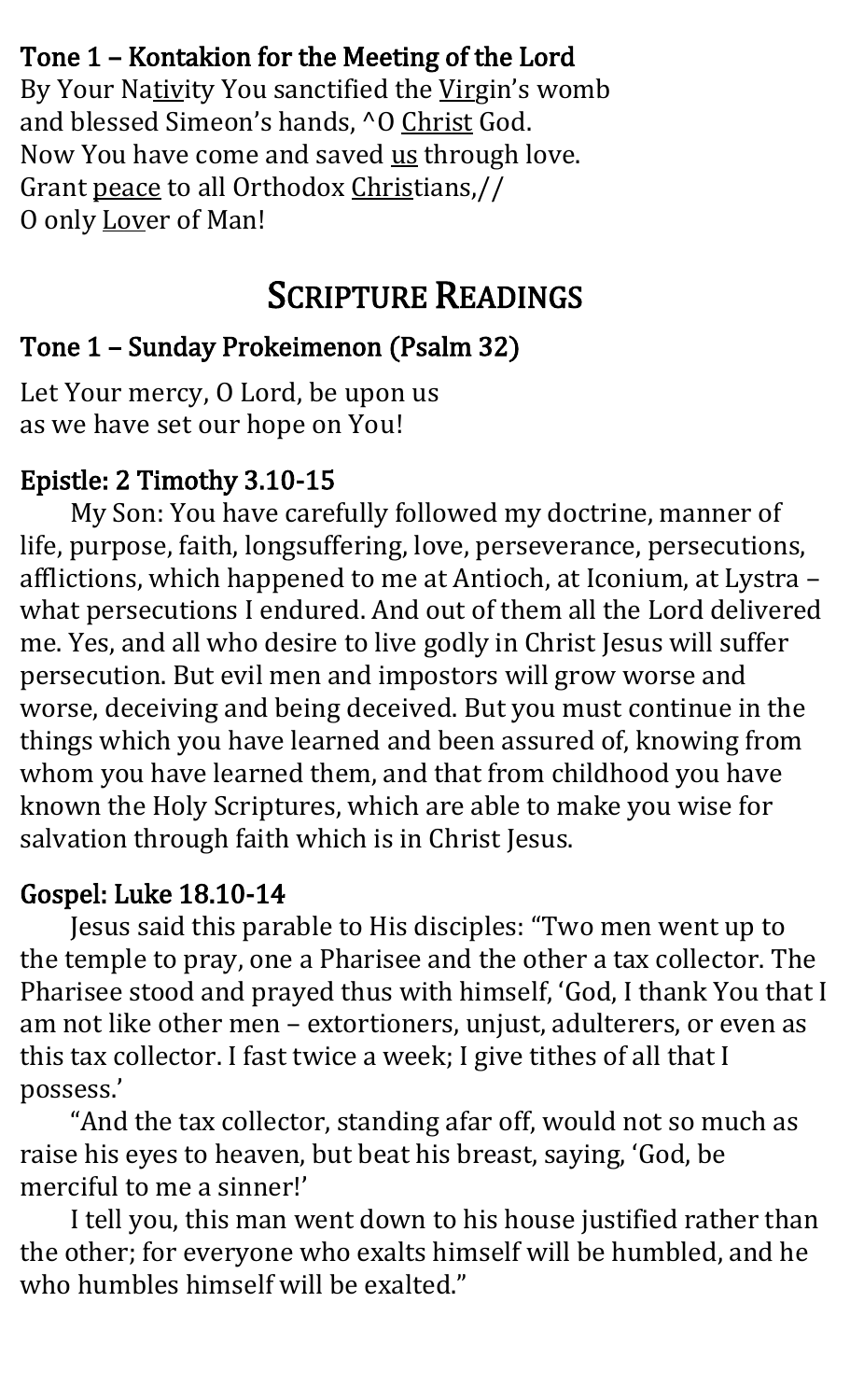## WE REMEMBER IN PRAYER

New Dep. Milica Djankovich Joseph Exl Barbara Krieg Julia Rubel Ev.Mem. Sergei Bupnacho ('30)

Health & Salv. Archpr. Peter Archpr. Theodore Mat. Margaret Mat. Anne Pr. Christopher Mat. Jennifer Andrew Gideon Kevin Jon Tanya Jovan Julia Tom Tina Jennifer Stacy Jeramie Olivia Parker Christine Larry Rollie Joseph Nadia Brendan Tanya Christopher Nina Renee Carissa Cynthia John Olga Janie Michael David Sharon Mark Jerry Michael Anthony Daryl Diane Carla Susan Timothy William Paul Joseph Linda Claudia Elizabeth Carol Snezana Ryan Nathan Kara Christine Jon Zoey Dominic Declan Hudson Ayden Hyland Jason

Peter Shumilo ('42) Mary Kofmechak ('61) Anna Elich ('72) Tatiana Anderson ('82) Mary Marcotte ('89)

> Ted James Pamela Alexander Ronald Theodore Robert Craig Chuck Scott Mark Christine Dale Pauline Mary Janice Ken Debbie Jacqueline Cindy Daniel Laura Dorothy Vasiliy William Wanda Cindy Mary Linda Ivanka Susan Denise Valerie **J**effrey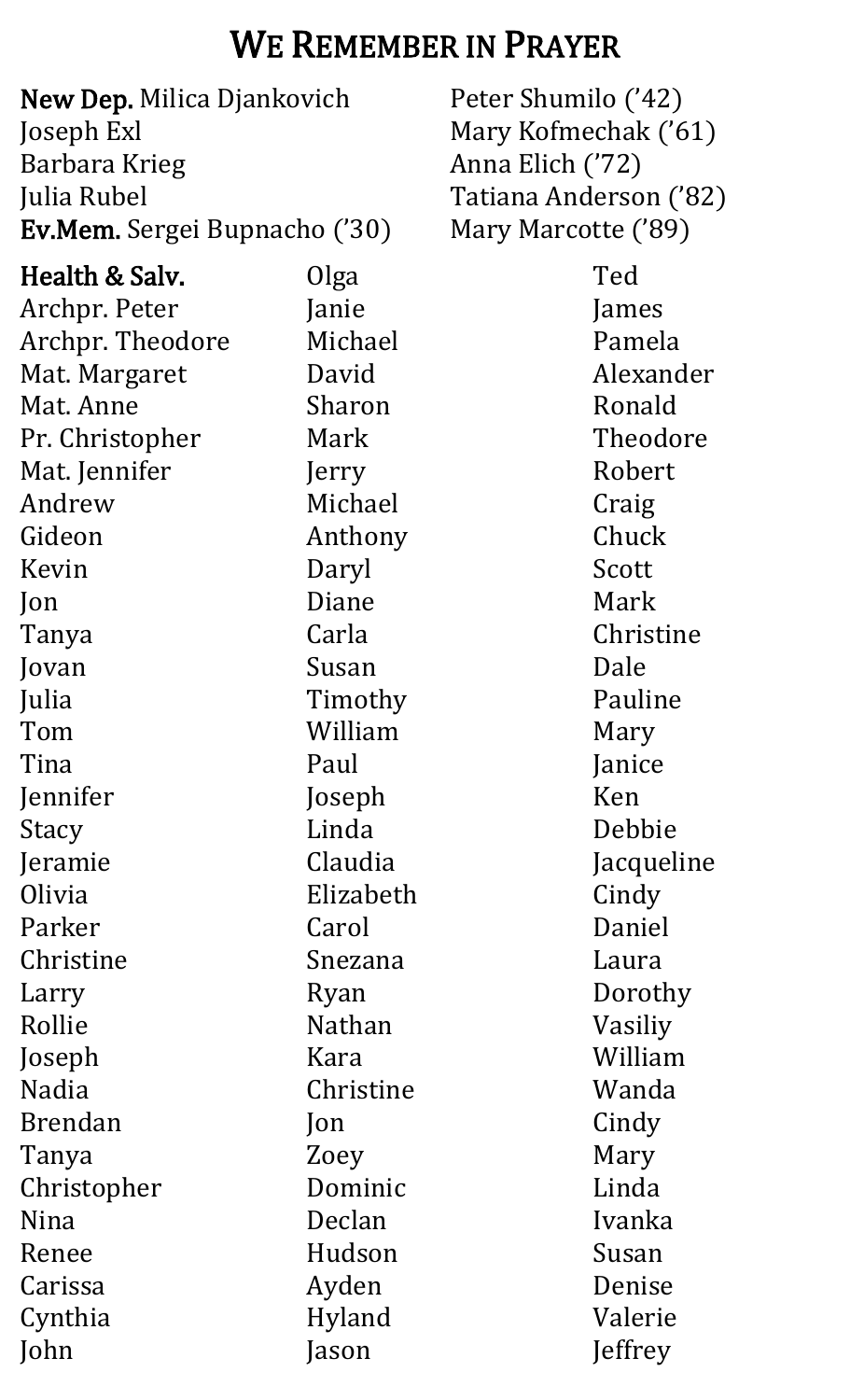| Aaron   | Megan    | Robert          |
|---------|----------|-----------------|
| William | William  | April           |
| Jamie   | Jim      | Margaret        |
| Karen   | Camille  | Kiersten        |
| Dale    | John     | Michelle        |
| Jack    | Martha   | Erika           |
| Joyce   | Mark     | Luke            |
| Anna    | Michelle | $\overline{10}$ |
| Sandra  | Irene    | Stephanie       |
| Linda   | Robert   | Mary Ann        |
| Stephen | Rebecca  |                 |

\*If you know someone who needs prayer, please give their name to Fr Jacob

## ANNOUNCEMENTS

Our Annual Meeting will take place immediately after lunch in the hall. All are invited to observe, but only stewards who have made a confession and received communion at least once in the last year are eligible to vote.

For Bible Study this week, read 1 Maccabees 4-6.

Every year at this time, Orthodox Christian homes are blessed with the new holy water of Theophany. Make an appointment with Fr Jacob to have your home blessed. The Church teaches us to sanctify everything: dwellings, places of work, all our pursuits, and the fruits of our labor. The home blessing at Theophany represents a renewal of our lives in Christ. Washed in the baptismal waters, our homes become temples of the Holy Spirit for the fulfillment of the will of our Heavenly Father. This is why the Church blesses everything found in a Christian home; if something is not worthy of being blessed, then it should not be in the home of a Christian.

Here is how to prepare for your house blessing: All who reside in the household should make every effort to be present for the Blessing. We gather in the dining room. On your dining room table or family icon corner, set 1) A lit candle, 2) An icon of Christ, and 3) A list of the names of family members living and departed you wish to pray for. Also please remember to turn off any televisions or other noisy electronics. When the priest arrives everyone in the house should gather around the table/family altar and join in prayer and singing. If there are children, they usually carry the icon and a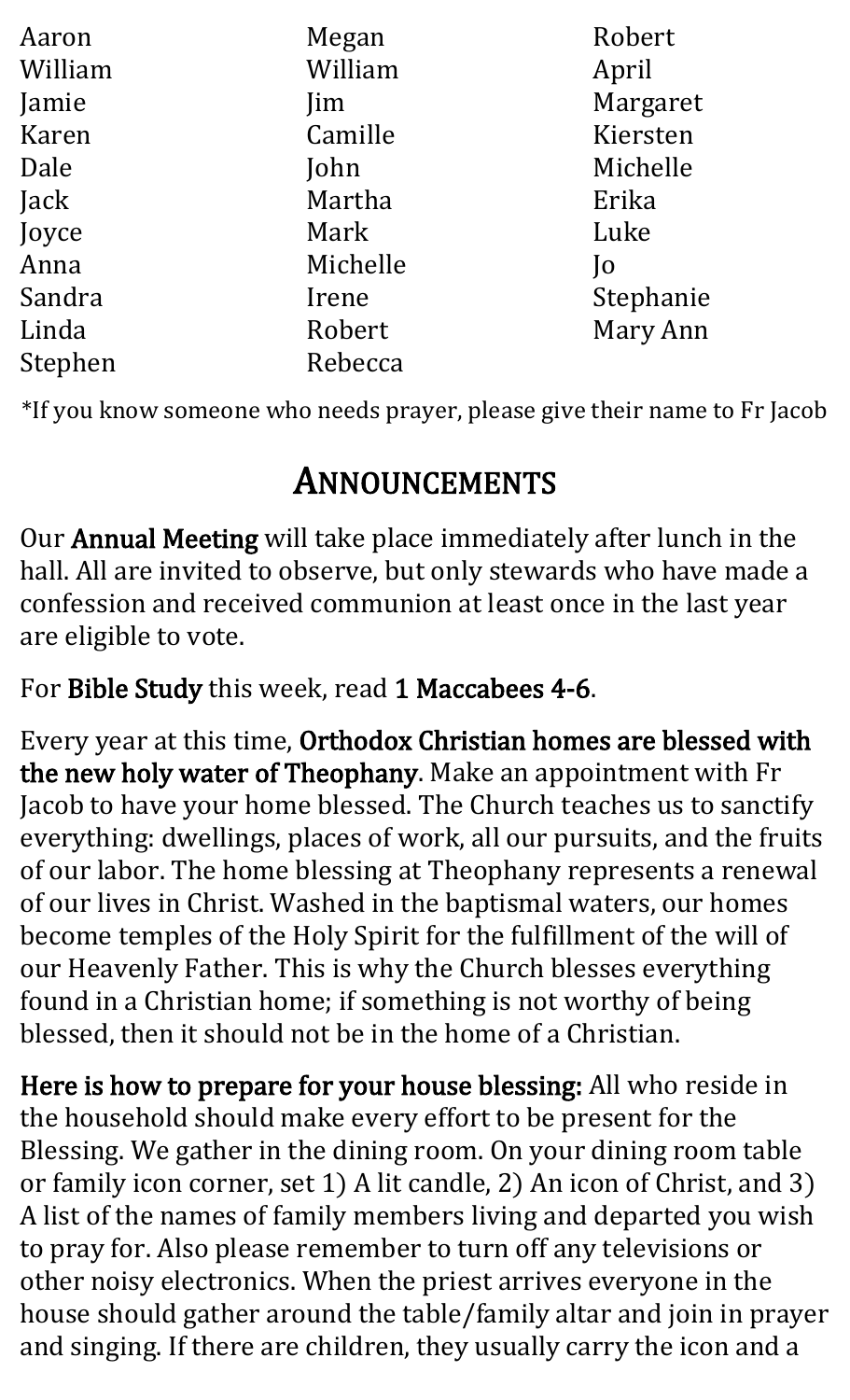candle to lead the priest from room to room. If not, the head of the household will lead the priest. After the blessing, we all gather back around the icon for the concluding prayers.

### Mark your calendars:

Feb 15: Parish Council meeting @ 7pm

Feb 16: Bible Study @ 7pm

Feb 24: Iconography Lecture (organized by Dn. Nicholas) @ 7pm

Feb 26: Saturday of Souls Memorial Divine Liturgy @ 10am

Mar 6: Forgiveness Vespers following coffee hour

Mar 7: Clean Monday (beginning of Great Lent)

Last week's gifts to the Lord: \$1,785

## Excerpt on the Publican and Pharisee by St. Cyril of Alexandria

Our virtue must not be contaminated with fault, but must be single-minded and blameless, and free from all that can bring reproach. For what profit is there in fasting twice a week, if doing so serves only as a pretext for ignorance and vanity, and makes you supercilious and haughty and selfish? You tithe your possessions, and boast about it: but in another way you provoke God's anger: by condemning others for not doing the same as yourself. You are puffed up, not waiting on the crown of righteousness which comes by divine decree, but rather you heap praises upon yourself. "For I am not," he says, "as the rest of mankind." Moderate yourself, O Pharisee! "Put a door to your tongue, and a lock." You speak to God Who knows all things. Await the decree of the Judge. No wrestler ever crowns himself, but awaits the decision of the referee. Lower your pride: for arrogance is both accursed and hated by God. Although you fast, because of your puffed-up mind it will not avail you.

Your labor will go unrewarded; for you have mingled dung with perfume. Even according to the Law of Moses, a blemished sacrifice could not be offered to God, for it was said, "Of sheep and ox offered for sacrifice, there must be no blemish." Since, therefore, your fasting is accompanied by pride, you must expect to hear God say,